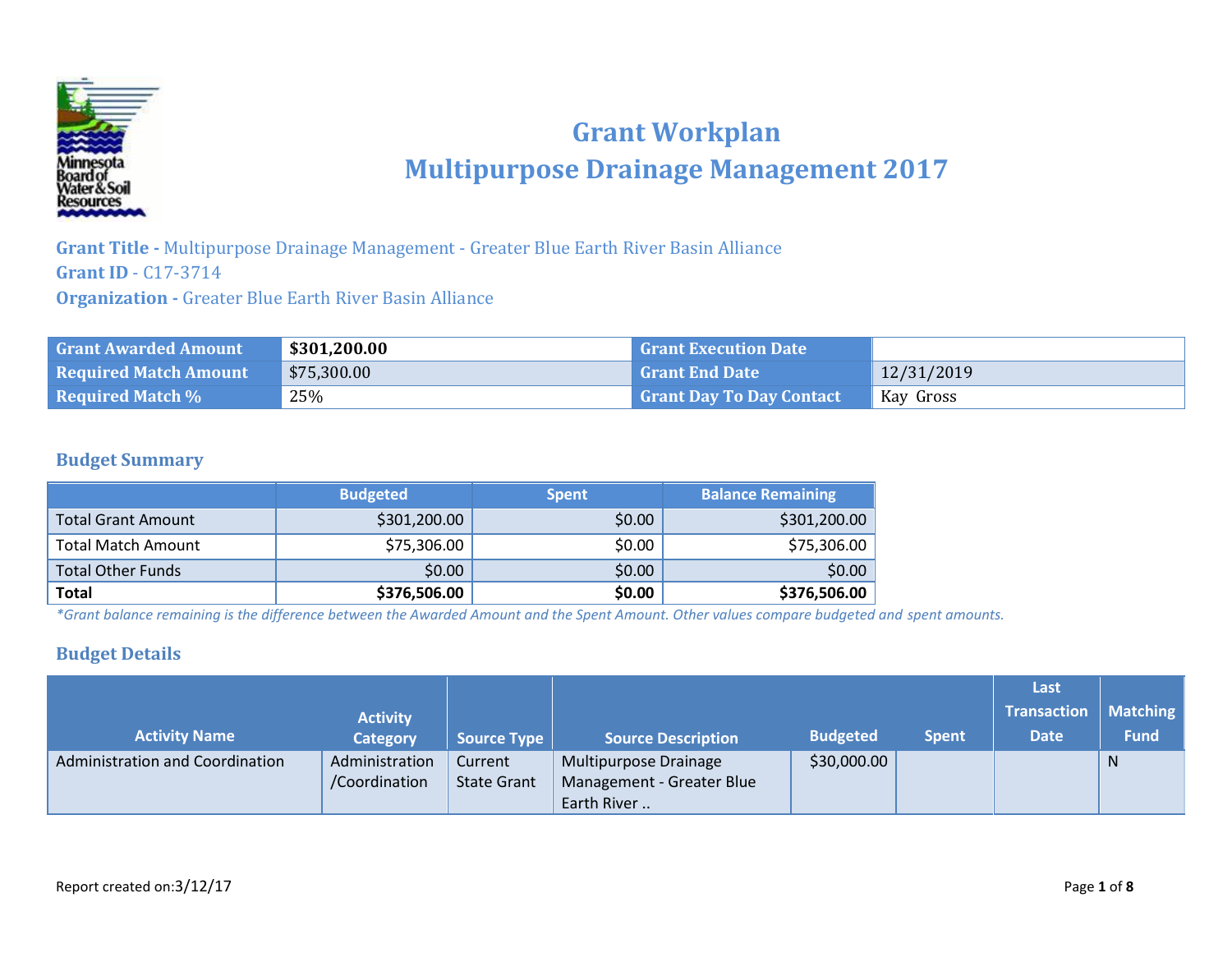|                                         |                                         |                               |                                                                   |                 |              | Last               |                 |
|-----------------------------------------|-----------------------------------------|-------------------------------|-------------------------------------------------------------------|-----------------|--------------|--------------------|-----------------|
|                                         | <b>Activity</b>                         |                               |                                                                   |                 |              | <b>Transaction</b> | <b>Matching</b> |
| <b>Activity Name</b>                    | <b>Category</b>                         | <b>Source Type</b>            | <b>Source Description</b>                                         | <b>Budgeted</b> | <b>Spent</b> | <b>Date</b>        | <b>Fund</b>     |
| <b>Agriculture Structural Practices</b> | Agricultural<br><b>Practices</b>        | Current<br><b>State Grant</b> | Multipurpose Drainage<br>Management - Greater Blue<br>Earth River | \$105,000.00    |              |                    | N               |
| <b>Agriculture Structural Practices</b> | Agricultural<br><b>Practices</b>        | Federal<br><b>Funds</b>       | <b>Federal Funding Sources</b>                                    | \$11,662.00     |              |                    | Υ               |
| <b>Agriculture Structural Practices</b> | Agricultural<br>Practices               | Landowner<br>Fund             | Landowner Cash Contribution                                       | \$11,662.00     |              |                    | Υ               |
| <b>Agriculture Structural Practices</b> | Agricultural<br>Practices               | <b>Local Fund</b>             | <b>Local Funding Sources</b>                                      | \$11,662.00     |              |                    | Y               |
| <b>Conservation Drainage Practices</b>  | Conservation<br><b>Drainage</b>         | Current<br><b>State Grant</b> | Multipurpose Drainage<br>Management - Greater Blue<br>Earth River | \$121,000.00    |              |                    | N               |
| <b>Conservation Drainage Practices</b>  | Conservation<br><b>Drainage</b>         | Federal<br><b>Funds</b>       | <b>Federal Funding Sources</b>                                    | \$13,440.00     |              |                    | Y               |
| <b>Conservation Drainage Practices</b>  | Conservation<br><b>Drainage</b>         | Landowner<br>Fund             | Landowner Cash Contribution                                       | \$13,440.00     |              |                    | Υ               |
| <b>Conservation Drainage Practices</b>  | Conservation<br><b>Drainage</b>         | Local Fund                    | <b>Local Funding Sources</b>                                      | \$13,440.00     |              |                    | Y               |
| <b>Technical and Engineering</b>        | Technical/Engi<br>neering<br>Assistance | Current<br><b>State Grant</b> | Multipurpose Drainage<br>Management - Greater Blue<br>Earth River | \$45,200.00     |              |                    | N               |

## **Activity Details Summary**

| <b>Activity Details</b> | Total Action Count | <b>Total Activity Mapped</b> | <b>Proposed Size / Unit</b> | <b>Actual Size / Unit</b> |
|-------------------------|--------------------|------------------------------|-----------------------------|---------------------------|
|-------------------------|--------------------|------------------------------|-----------------------------|---------------------------|

## **Proposed Activity Indicators**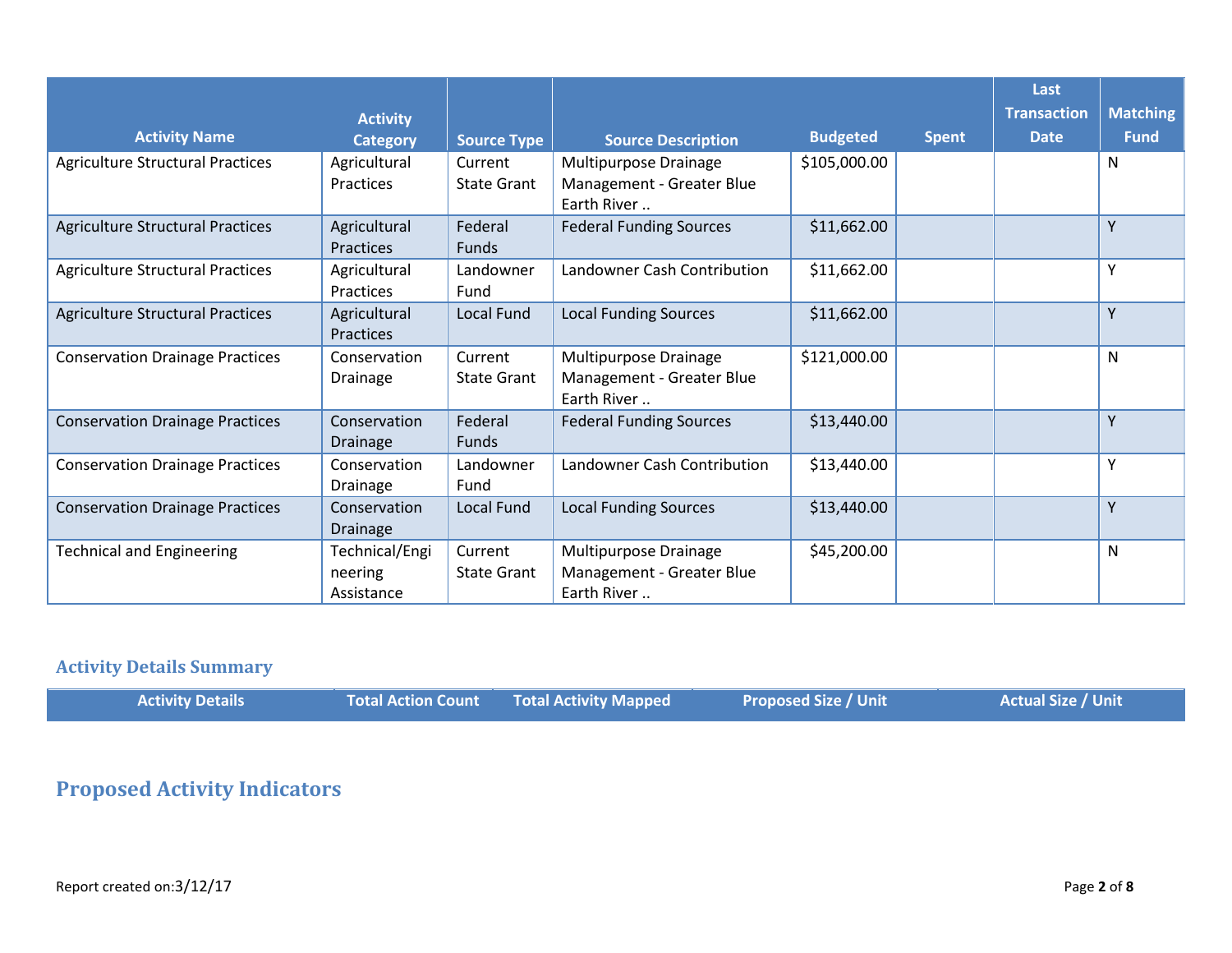| <b>Activity Name</b>                                                        | <b>Indicator Name</b>                 | <b>Value &amp; Units</b> | <b>Waterbody</b>                                              | <b>Calculation Tool</b>                   | <b>Comments</b> |
|-----------------------------------------------------------------------------|---------------------------------------|--------------------------|---------------------------------------------------------------|-------------------------------------------|-----------------|
| <b>Bioreactors -</b><br>Anticipated                                         | PHOSPHORUS (EST.<br><b>REDUCTION)</b> | 15 LBS/YR                | 10 County<br>Drainage Ditch<br>Authority<br><b>Boundaries</b> | Literature Value                          |                 |
| <b>Grade Stabilization</b><br><b>Structures - Anticipated</b>               | PHOSPHORUS (EST.<br><b>REDUCTION)</b> | 12 LBS/YR                | 10 County<br>Drainage Ditch<br>Authority<br><b>Boundaries</b> | <b>BWSR CALC (GULLY</b><br>STABILIZATION) |                 |
| <b>Storage and Treatment</b><br><b>Wetland Restoration -</b><br>Anticipated | PHOSPHORUS (EST.<br><b>REDUCTION)</b> | 2 LBS/YR                 | 10 County<br>Drainage Ditch<br>Authority<br><b>Boundaries</b> | <b>BWSR CALC (GULLY</b><br>STABILIZATION) |                 |
| <b>Open Tile Inlet</b><br>Replacements -<br>Anticipated                     | PHOSPHORUS (EST.<br><b>REDUCTION)</b> | 20 LBS/YR                | 10 County<br>Drainage Ditch<br>Authority<br><b>Boundaries</b> | <b>BWSR CALC (GULLY</b><br>STABILIZATION) |                 |
| <b>Water and Sediment</b><br><b>Control Basins -</b><br>Anticipated         | PHOSPHORUS (EST.<br><b>REDUCTION)</b> | 25 LBS/YR                | 10 County<br>Drainage Ditch<br>Authority<br><b>Boundaries</b> | <b>BWSR CALC (GULLY</b><br>STABILIZATION) |                 |
| <b>Grass Waterways -</b><br>Anticipated                                     | PHOSPHORUS (EST.<br><b>REDUCTION)</b> | 10 LBS/YR                | 10 County<br>Drainage Ditch<br>Authority<br><b>Boundaries</b> | <b>BWSR CALC (GULLY</b><br>STABILIZATION) |                 |
| <b>Bioreactors -</b><br>Anticipated                                         | <b>NITROGEN</b>                       | 1480 LBS/YR              | 10 County<br>Drainage Ditch<br>Authority<br><b>Boundaries</b> | Literature Value                          |                 |
| <b>Saturated Buffers -</b><br>Anticipated                                   | <b>NITROGEN</b>                       | 240 LBS/YR               | 10 County<br>Drainage Ditch<br>Authority<br><b>Boundaries</b> | Literature Value                          |                 |
| <b>Storage and Treatment</b><br><b>Wetland Restoration -</b><br>Anticipated | <b>NITROGEN</b>                       | <b>100 LBS/YR</b>        | 10 County<br>Drainage Ditch<br>Authority<br><b>Boundaries</b> | Literature Value                          |                 |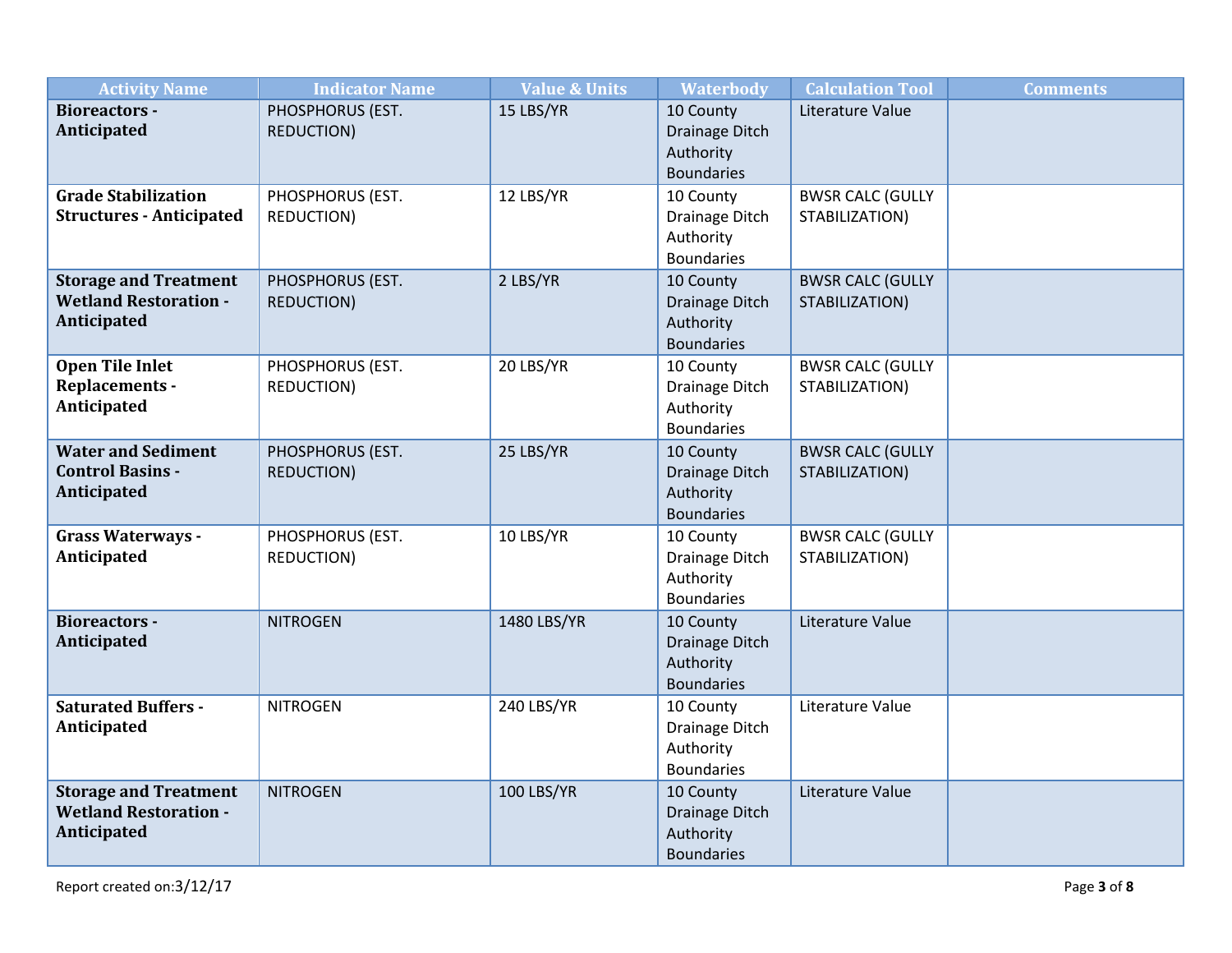| <b>Activity Name</b>                                                        | <b>Indicator Name</b> | <b>Value &amp; Units</b> | <b>Waterbody</b>                                                     | <b>Calculation Tool</b>                   | <b>Comments</b> |
|-----------------------------------------------------------------------------|-----------------------|--------------------------|----------------------------------------------------------------------|-------------------------------------------|-----------------|
| <b>Grade Stabilization</b><br><b>Structures - Anticipated</b>               | SEDIMENT (TSS)        | 12 TONS/YR               | 10 County<br>Drainage Ditch<br>Authority<br><b>Boundaries</b>        | <b>BWSR CALC (GULLY</b><br>STABILIZATION) |                 |
| <b>Storage and Treatment</b><br><b>Wetland Restoration -</b><br>Anticipated | <b>SEDIMENT (TSS)</b> | 2 TONS/YR                | 10 County<br>Drainage Ditch<br>Authority<br><b>Boundaries</b>        | <b>BWSR CALC (GULLY</b><br>STABILIZATION) |                 |
| <b>Open Tile Inlet</b><br><b>Replacements -</b><br>Anticipated              | SEDIMENT (TSS)        | 20 TONS/YR               | 10 County<br>Drainage Ditch<br>Authority<br><b>Boundaries</b>        | <b>BWSR CALC (GULLY</b><br>STABILIZATION) |                 |
| <b>Water and Sediment</b><br><b>Control Basins -</b><br>Anticipated         | <b>SEDIMENT (TSS)</b> | 25 TONS/YR               | 10 County<br><b>Drainage Ditch</b><br>Authority<br><b>Boundaries</b> | <b>BWSR CALC (GULLY</b><br>STABILIZATION) |                 |
| <b>Grass Waterways -</b><br>Anticipated                                     | SEDIMENT (TSS)        | 10 TONS/YR               | 10 County<br>Drainage Ditch<br>Authority<br><b>Boundaries</b>        | <b>BWSR CALC (GULLY</b><br>STABILIZATION) |                 |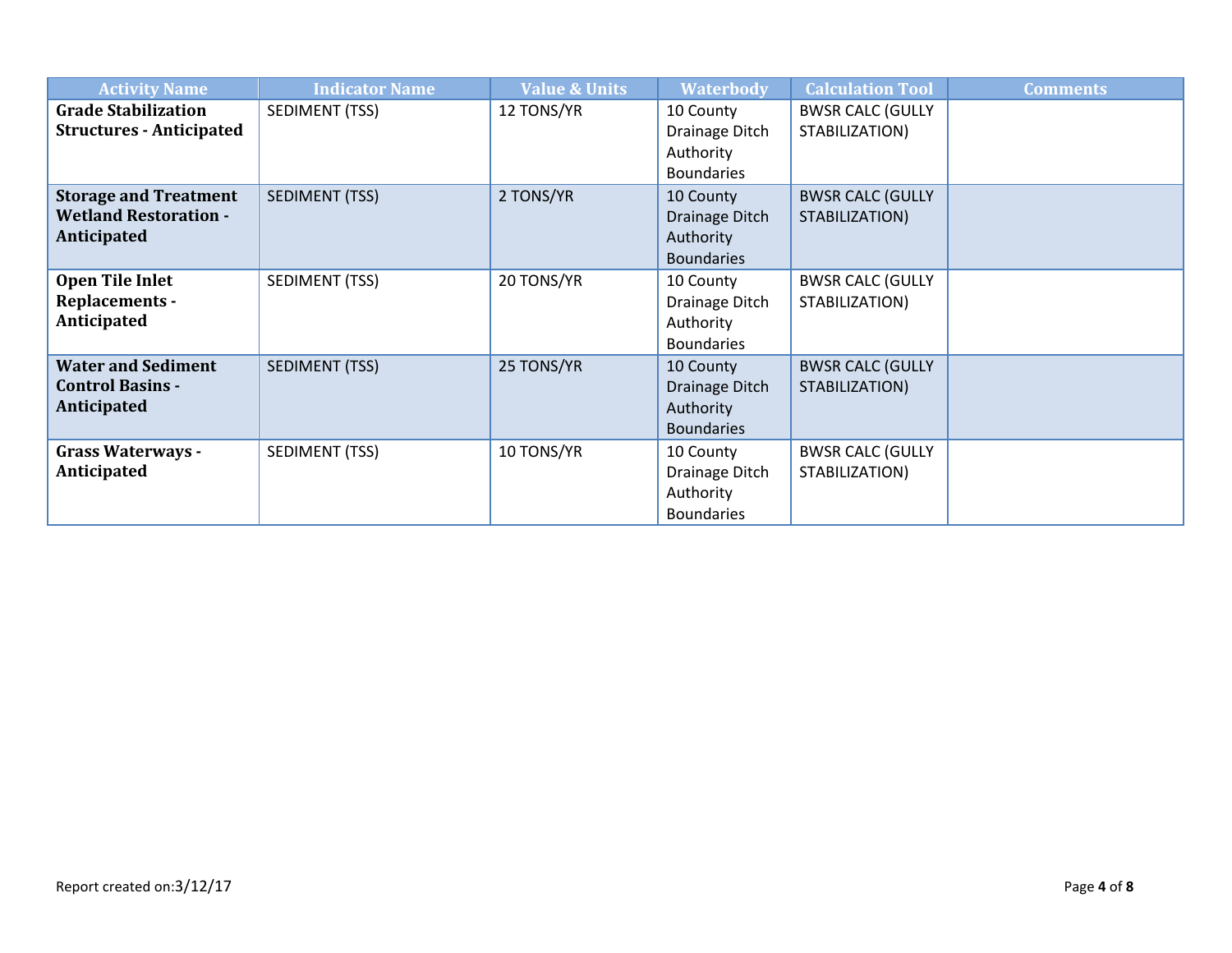## **Grant Activity**

| <b>Grant Activity - Administration and Coordination</b> |                                                                                                                                                                                                                                                                                                                                                                                                                                                                                                                                                                                                                                                                                                                                                                                                                                                                                                                                        |
|---------------------------------------------------------|----------------------------------------------------------------------------------------------------------------------------------------------------------------------------------------------------------------------------------------------------------------------------------------------------------------------------------------------------------------------------------------------------------------------------------------------------------------------------------------------------------------------------------------------------------------------------------------------------------------------------------------------------------------------------------------------------------------------------------------------------------------------------------------------------------------------------------------------------------------------------------------------------------------------------------------|
| <b>Description</b>                                      | Administration and Coordination of this project will be provided by the GBERBA Coordinators (Administrative, Technical and<br>Financial). Administrative Coordinator will administer the FY2017 CWF Grant with duties to include E-link reporting, website<br>updating and reporting documents as required by BWSR. Financial reporting will be completed by the Financial Coordinator<br>using QuickBooks. Technical Coordinator will oversee the pollution reduction estimates needed for associated projects and<br>help with technical assistance as requested. The Technical Coordinator will also work to develop a grant policy by which<br>projects will be targeted and prioritized for funding.<br>GBERBA staff are contracted employees so the grant will reflect the contracted hourly rates for the Coordinators which in<br>2017 is \$30.00 per hour.<br>TOTAL GRANT FUNDING: \$30,000.00<br>TOTAL MATCH FUNDING: \$0.00 |
| <b>Category</b>                                         | ADMINISTRATION/COORDINATION                                                                                                                                                                                                                                                                                                                                                                                                                                                                                                                                                                                                                                                                                                                                                                                                                                                                                                            |
| <b>Has Rates and Hours?</b>                             | <b>Yes</b>                                                                                                                                                                                                                                                                                                                                                                                                                                                                                                                                                                                                                                                                                                                                                                                                                                                                                                                             |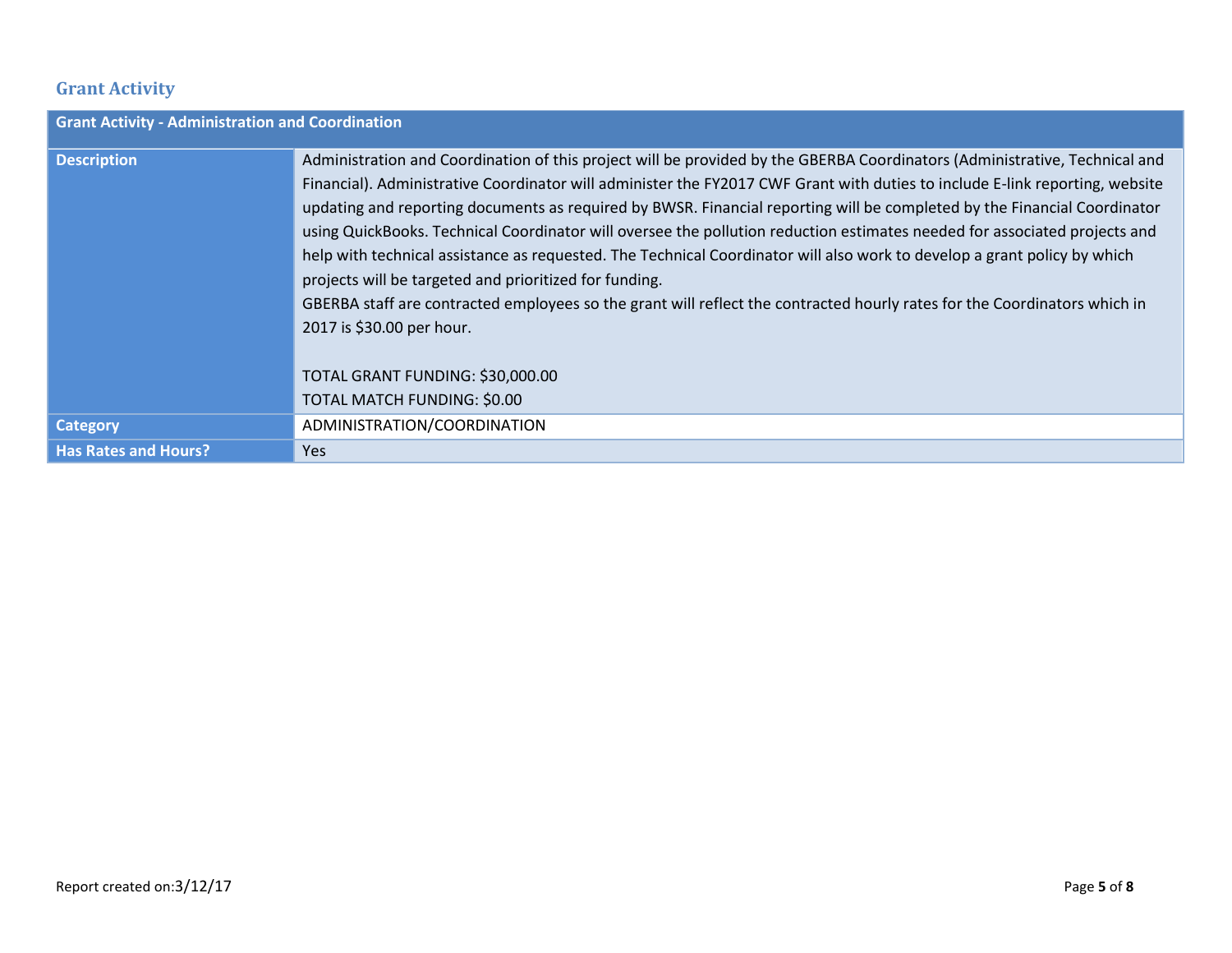| <b>Grant Activity - Agriculture Structural Practices</b> |                                                                                                                                                                                                                                                                                                                                                                                                                                                                                                                                                                                                                                                                                                                                                                                                                                                                                                                                                                                                                                                                                                                                       |
|----------------------------------------------------------|---------------------------------------------------------------------------------------------------------------------------------------------------------------------------------------------------------------------------------------------------------------------------------------------------------------------------------------------------------------------------------------------------------------------------------------------------------------------------------------------------------------------------------------------------------------------------------------------------------------------------------------------------------------------------------------------------------------------------------------------------------------------------------------------------------------------------------------------------------------------------------------------------------------------------------------------------------------------------------------------------------------------------------------------------------------------------------------------------------------------------------------|
| <b>Description</b>                                       | Funds will be used to implement WASCOBs, grasssed waterways, and grade stabilization structures on prioriy 103E public<br>drainage systems within the whole 10 GBERBA-member County extent (excluding areas within a watershed district). Public<br>Drainage Systems must have a documented sediment or water quality concern. Documented concerns include, but are not<br>limited to, an analysis, study, strategy, plan, engineer's report, engineer's preliminary survey report for a drainage system<br>improvement, or other water quality analysis.<br>Anticipated number of practices to be installed:<br>-12 Grade Stabilization Structures<br>-2 Grassed Waterways<br>-5 WASCOBs<br><b>TOTAL GRANT FUNDS: \$105,000.00</b><br>Grant funds will be disbursed at a maxiumum cost-share rate not to exceed 100%.<br>TOTAL MATCH FUNDS: \$34,986.00<br>Matching funds will be contributed from various sources including EQIP,<br>Federal Section 319 grant funds, landowner cash, local funds, and local drainage system funds.<br>Federal Funding: \$11,662.00<br>Local Funding: \$11,662.00<br>Landowner Funding: \$11,662.00 |
| <b>Category</b>                                          | <b>AGRICULTURAL PRACTICES</b>                                                                                                                                                                                                                                                                                                                                                                                                                                                                                                                                                                                                                                                                                                                                                                                                                                                                                                                                                                                                                                                                                                         |
| <b>Has Rates and Hours?</b>                              | No                                                                                                                                                                                                                                                                                                                                                                                                                                                                                                                                                                                                                                                                                                                                                                                                                                                                                                                                                                                                                                                                                                                                    |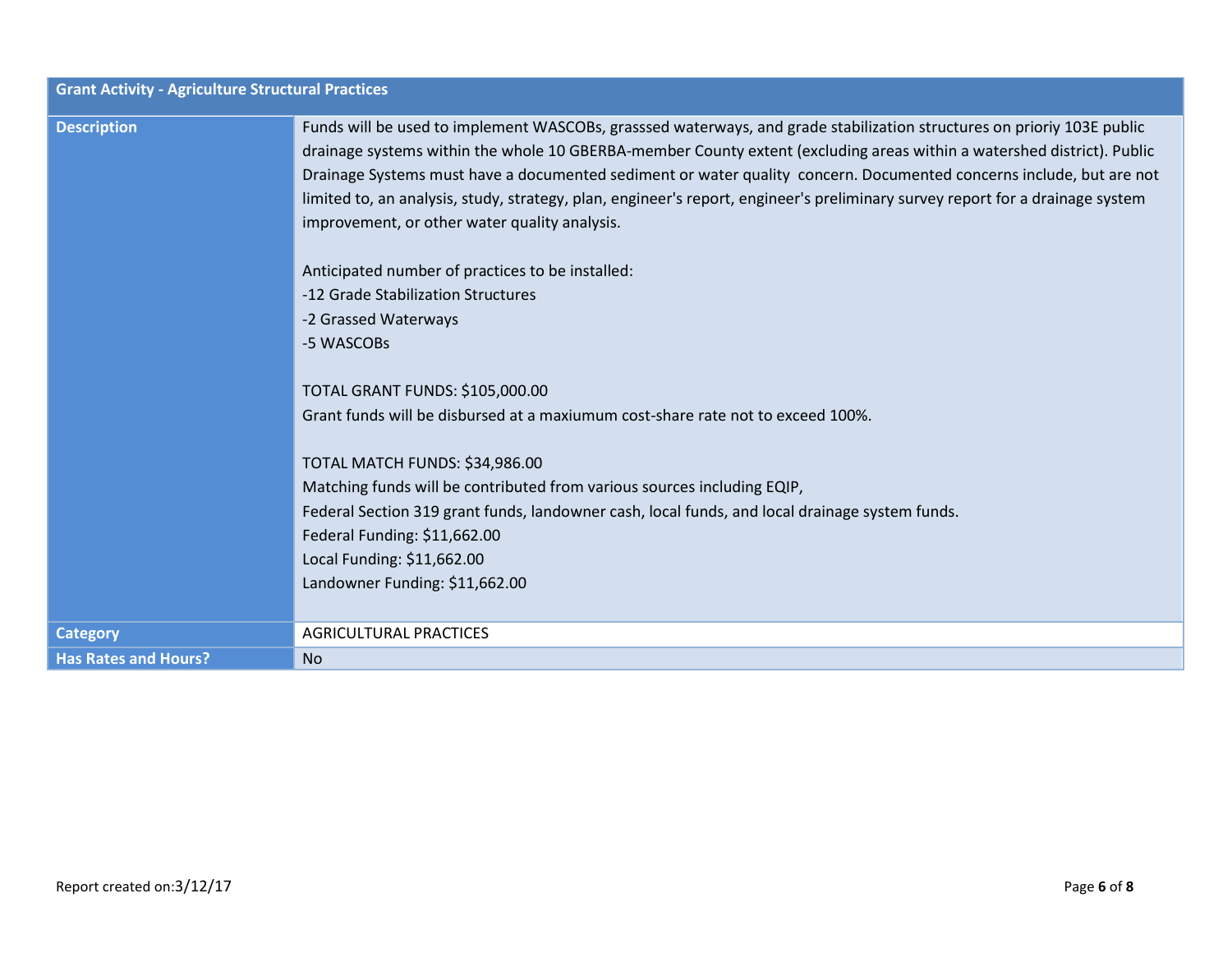| <b>Grant Activity - Conservation Drainage Practices</b> |                                                                                                                                                                                                                                                                                                                                                                                                                                                                                                                                                                                                                                                                                                                                                                                                                                                                                                                                                                                                                                                                                                                                                                                                                          |
|---------------------------------------------------------|--------------------------------------------------------------------------------------------------------------------------------------------------------------------------------------------------------------------------------------------------------------------------------------------------------------------------------------------------------------------------------------------------------------------------------------------------------------------------------------------------------------------------------------------------------------------------------------------------------------------------------------------------------------------------------------------------------------------------------------------------------------------------------------------------------------------------------------------------------------------------------------------------------------------------------------------------------------------------------------------------------------------------------------------------------------------------------------------------------------------------------------------------------------------------------------------------------------------------|
| <b>Description</b>                                      | Funds will be used to replace open tile intakes, and install saturated buffers, denitrifying bioreactors, and storage &<br>treatment wetlands on prioriy 103E public drainage systems within the whole 10 GBERBA-member County extent (excluding<br>areas within a watershed district). Public Drainage Systems must have a documented sediment or water quality concern.<br>Documented concerns include, but are not limited to, an analysis, study, strategy, plan, engineer's report, engineer's<br>preliminary survey report for a drainage system improvement, or other water quality analysis.<br>Anticipated number of practices to be installed:<br>-20 Alternative Tile Intakes<br>-1 Storage & Treatment Wetland<br>-2 Saturated Buffers<br>-10 Denitrifying Bioreactors<br><b>TOTAL GRANT FUNDS: \$121,000.00</b><br>Grant funds will be disbursed at a maxiumum cost-share rate not to exceed 100%.<br>TOTAL MATCH FUNDS: \$40,320.00<br>Matching funds will be contributed from various sources including EQIP, Federal Section 319 grant funds, landowner fund,<br>local funds, and local drainage system funds.<br>Federal Funds: \$13,440.00<br>Landowner Funds: \$13,440.00<br>Local Funds: \$13,440.00 |
| <b>Category</b>                                         | <b>CONSERVATION DRAINAGE</b>                                                                                                                                                                                                                                                                                                                                                                                                                                                                                                                                                                                                                                                                                                                                                                                                                                                                                                                                                                                                                                                                                                                                                                                             |
|                                                         |                                                                                                                                                                                                                                                                                                                                                                                                                                                                                                                                                                                                                                                                                                                                                                                                                                                                                                                                                                                                                                                                                                                                                                                                                          |
| <b>Has Rates and Hours?</b>                             | <b>No</b>                                                                                                                                                                                                                                                                                                                                                                                                                                                                                                                                                                                                                                                                                                                                                                                                                                                                                                                                                                                                                                                                                                                                                                                                                |